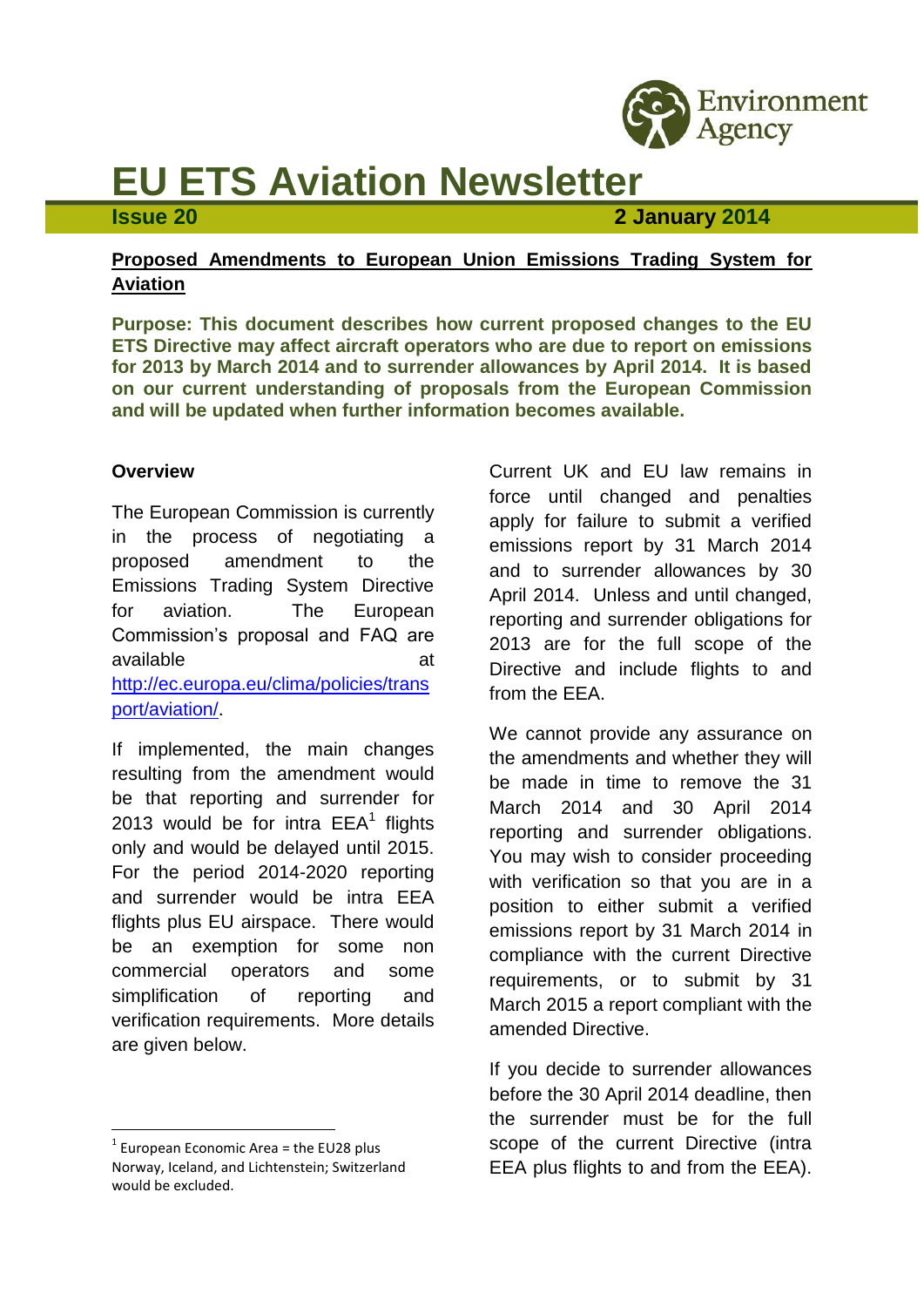This means that if the Directive is changed to remove reporting and surrender obligations for flights to and from the EEA you may have surrendered more allowances than required. Current EU and UK legislation and the Commission's proposal do not give credit or provide compensation where an aircraft operator has over-surrendered and **do not allow us to refund allowances that have been surrendered.**

You may wish to seek legal advice as to how to proceed.

We expect to have greater clarity as to how the amendment to the EU ETS Directive is proceeding by mid March 2014.

# **Details of the Proposal**

The key elements of the Commission's proposal are:

- 1. For the 2013 Scheme Year, monitoring, reporting and surrendering would only be required in relation to intra-EEA flights (this excludes flights to and from Switzerland), and reporting and surrender would be deferred until 31 March 2015 and 30 April 2015 respectively.
- 2. For the 2014 to 2020 Scheme Years aircraft operators operating flights to and from third countries would monitor report and surrender in respect of emissions relating to intra-EEA flights, plus emissions occurring in the airspace of EEA States.
- 3. Until 2020 non-commercial aircraft operators emitting less than 1000 tonnes of carbon dioxide would be excluded.
- 4. Flights to/from countries defined as "developing countries" (between 2014 and 2020), overflights, and flights to and from dependencies and territories of EEA states would be excluded.

The Amending Directive has to be agreed between the European Parliament and the European Council, and it is likely that the proposal will be revised before the final form is agreed. The aim is to ensure the Amending Directive will be agreed before 30 April 2014 to avoid the need for compliance with the reporting and surrender requirements of the existing Directive. Once the Amending Directive is in place we expect that UK Regulations will be amended to give effect to it. However, at this stage there is no certainty as to whether the Directive will be amended by 30 April 2014 or when UK law implementing the Directive will come into force.

In the interim period existing EU and UK law remains in force and this requires the submission of a verified emissions report in respect of all flights specified in Annex 1 of the existing Directive by 31 March 2014 and the surrender of a corresponding number of allowances by 30 April 2014. The "Stop the Clock" limitations for the 2012 scheme year no longer apply and 2013 scheme year reporting and surrender would be for intra and extra-EEA flights, the full scope of the